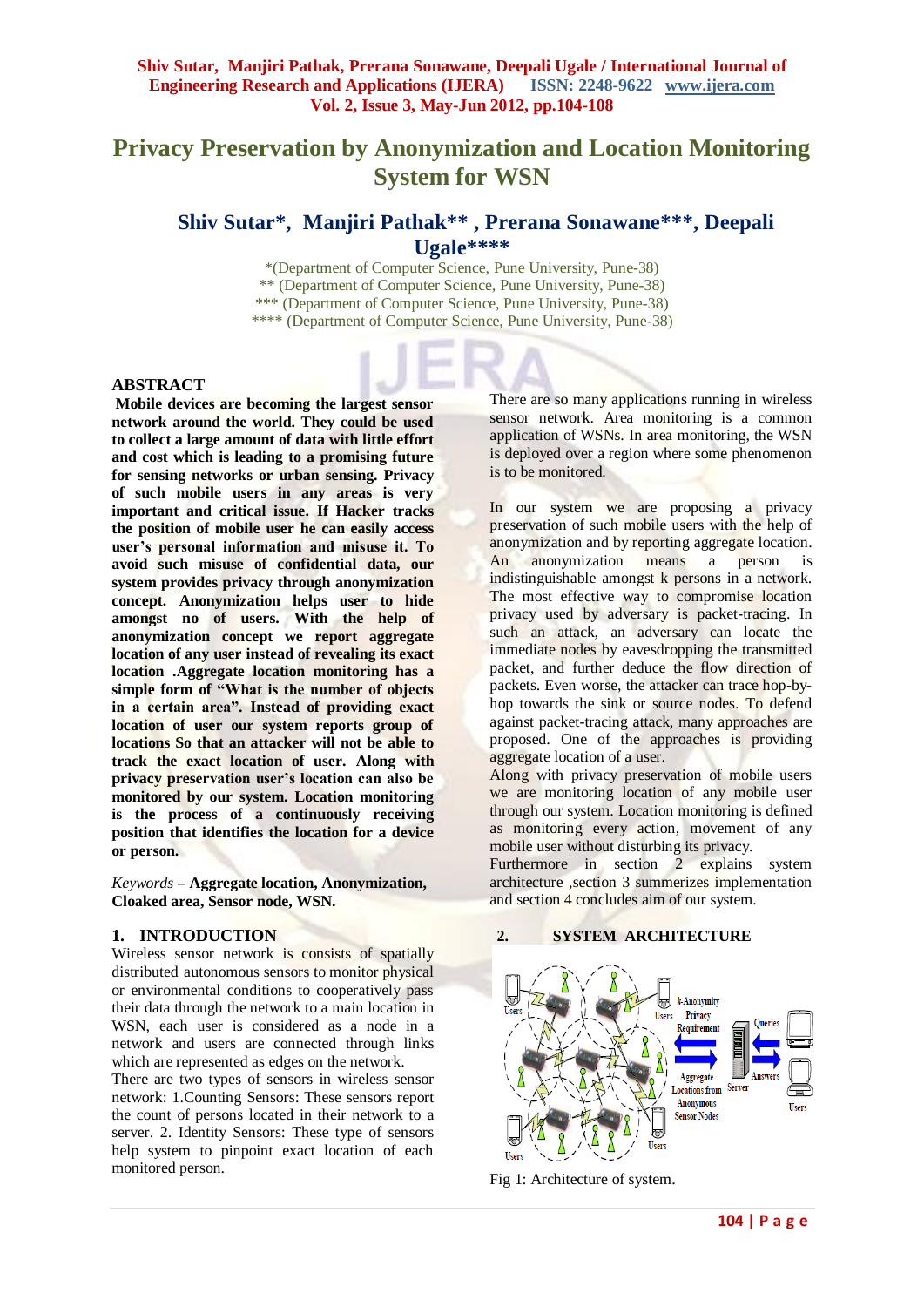System Architecture consists of user, server and trusted zone. There are sensor node and mobile users in a trusted zone .Anonymity level is set by administrator of a system to provide security for mobile users in a trusted zone. The moving objects are shown by green color. What basically happens in a system is a user is asking some query regarding any user in a zone to a server. Server passes this query to a sensor nodes present in trusted zone. Then sensor node from one area will exchange message with the other and report an aggregate location to the server and then server will send the answer to the user.

2.1Problem Definition: To develop a system for privacy preservation and location monitoring for wireless sensor network using location anonymization algorithms.

There are three main entities in our system as sensor node, server and trusted zone. First we will define problem definition of our system and then we will describe the working of entities in detail.

2.1.1 Sensor Node*:* There are various sensor nodes present in a trusted zone. The job of Sensor nodes is to calculate moving objects in its own area. Sensor nodes are anonymous in nature. Sensor nodes communicate with the other sensor nodes to form a peer list by broadcasting a message. After a peer list sensor nodes forms a cloaked area in which there should be k no of objects present. The cloak area is the blurred area which can't b seen by other sensor nodes. That cloaked area is the final aggregate location which is provided to a user through a server.

2.1.2 Server *:* Server can be called as central node as every sensor node is connected to it. Server keeps information about all sensor nodes. Server can be called as communication medium between user and trusted zone i.e. sensor nodes. User first sends a query to a server and then server passes it to sensor nodes.

2.1.3Trusted zone*:* trusted zone consist of several nodes as mentioned earlier. This zone is called as trusted because the anonymous sensor nodes are present in it. Anonymous nature of sensor nodes helps hiding from other senor nodes.

#### **3. PROPOSED SYSTEM MODEL**



Fig 2: Cloaked Area for Sensor node A

Given a set of sensor nodes  $S=\{s1, s2, \ldots, \ldots, \text{sn}\}\$  with sensing areas<br>A= $\{a1, a2, \ldots, \text{an}\}\$  respectively, a set of respectively, a set of moving objects O={o1, o2……………. Om},a set of cloaked areas  $C = \{c1, c2, \ldots, \ldots, cn\}$ , Required anonymity level k, aggregate location for each sensor node si in a form of  $\text{Ri} = (\text{Areai}, \text{Ni})$ , where **Areai** is a rectangular area containing the sensing area of a set of sensor nodes Si.

**Ni** is the number of objects residing in the sensing areas of the sensor nodes in Si,

such that  $Ni \ge k$ ,  $Ni = j$  [ Usj  $\epsilon$  Si Oj ]  $\ge k$ ,  $Oj =$ {ol / ol  $\varepsilon$  a},  $1 \le i \le n$ , and  $1 \le i \le m$ .

# **4. ALGORITHMS**

To implement our system two algorithms are used:

#### 4.1 Resource aware algorithm

 Basic idea of this algorithm is to find adequate number of persons in that network and accordingly finding a cloaked area which further referred as MBR(minimum bounded area).there are two steps in this algorithm :

#### **4.1.1 Broadcast step:**

In this step, Every sensor node in a network broadcasts a message to nearer sensor nodes.in this message it passes its id,its sensor area and count of objects in its sensing area.In this way every sensor node forms its own peerlist.also every sensor node checks for adequate number of objects in its sensing area and accordingly it sends notification message to the nearer sensor nodes and follows the next step.

#### **4.1.2 Cloaked area step:**

The basic idea of this step is that each sensor node blurs its sensing area into a cloaked area that includes at least k objects, in order to satisfy the kanonymity privacy requirement. To minimize computational cost, this step uses a greedy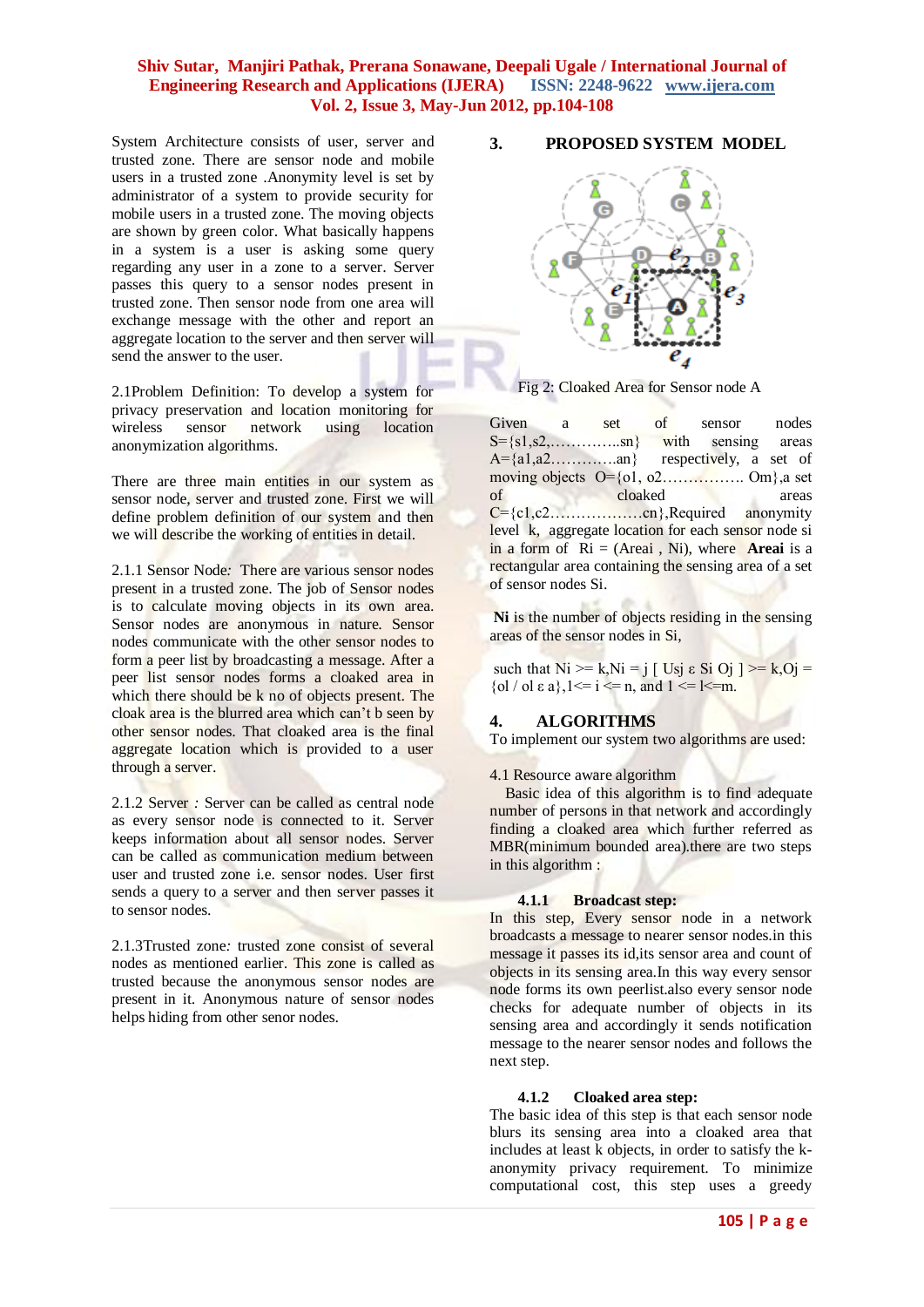approach to find a cloaked area based on the information stored in PeerList. For each sensor node m, m initializes a set S and then determines a score for each peer in its PeerList . The score is defined as a ratio of the object count of the peer to the distance between the peer and m. The score is calculated to select a set of peers from PeerList to S to form a cloaked area that includes at least k objects and has an area as small as possible. Then we repeatedly select the peer with the highest score from the PeerList to S until S contains at least k objects . Finally,m determines the cloaked area (Area) that is a minimum bounding rectangle (MBR) that covers the sensing area of the sensor nodes in S, and the total number of objects in S (N).

#### *4.1.3 Validation step:*

This step is to avoid reporting aggregate locations with a containment relationship to the server. We do not allow the sensor nodes to report their aggregate locations with the containment relationship to the server,because combining these aggregate locations may pose privacy leakage.

#### RESOURCEAWARE (Integer k, Sensor m, List R) *// Step 1: The broadcast step*

Send a message with m's identity m.ID, sensing area m.Area, and object Count m.Count to m's neighbor peers

**if** Receive a message from a peer p, i.e., (p:ID, p:Area, p:count) **then**

Add the message to *PeerList*

**if** m has found an adequate number of objects **then**

 Send a *notification* message to m's neighbors

#### **end if**

**if** Some m's neighbor has not found an adequate number of objects **then**

Forward the message to m's neighbors

# **end if**

# **end if**

*// Step 2: The cloaked area step*

 $S \leftarrow \{m\}$ 

Compute a score for each peer in *PeerList* Repeatedly select the peer with the highest score from *PeerList* to S until the total number of objects in S is at least k. Area a minimum bounding rectangle of the senor nodes in S N the total number of objects in S

#### *// Step 3: The validation step*

**if** No containment relationship with Area and R 2 R **then**

 Send (Area, N) to the peers within Area and the server

**else if** m's sensing area is contained by some R 2 R **then**

Randomly select a  $R \in R$  such that R'.Area contains m's sensing area

 Send R' to the peers within R'.Area and the server

**else**

 Send Area with a cloaked N to the peers within Area and the server

#### **end if**

#### **4.2 Quality aware algorithm**

The quality-aware algorithm starts from a cloaked area A, which is computed by resource aware algorithm.Then A will be iteratively refined based on extra communication among the sensor nodes until its area reaches the minimal possible size.For both algorithms, the sensor node reports its cloaked area with the number of monitored persons in the area as an aggregate location to the server.

#### **4.2.1 Search space step:**

Since a typical sensor network has a large number of sensor nodes, it is too costly for a sensor node m to gather the information of all the sensor nodes to compute its minimal cloaked area. To reduce<br>communication and computational cost,m communication and computational cost,m determines a search space, S, based on the input cloaked area computed by the resource-aware algorithm, such that the sensor nodes outside S cannot be part of the minimal cloaked area.

#### **4.2.2 The Minimal Cloaked Area step:**

This step takes a set of peers residing in the search space. S, as an input and computes the minimal cloaked area for the sensor node m.In this step we propose two optimization techniques to reduce computational cost. The basic idea of the first optimization technique is that we do not need to examine all the combinations of the peers in S; instead, we only need to consider the combinations of at most four peers. Because atmost two sensor nodes defines width of MBR and at most two sensor nodes defines height of MBR. Thus this optimization mainly reduces computational cost by reducing the number of MBR computations among the peers in S. The second optimization technique has two properties, lattice structure and monotonicity property. In a lattice structure, a data set that contains n items can generate  $2^{n-1}$  item sets excluding a null set. We generate the lattice structure from the lowest level based on a simple generation rule. The monotonicity property of a function f indicates that if  $X$  is a subset of  $Y$ , then  $f(X)$  must not exceed  $f(Y)$ . For our problem, the MBR of a set of sensor nodes S has the monotonicity property,because adding sensor nodes to S must not decrease the area of the MBR of S or the number of objects within the MBR of S.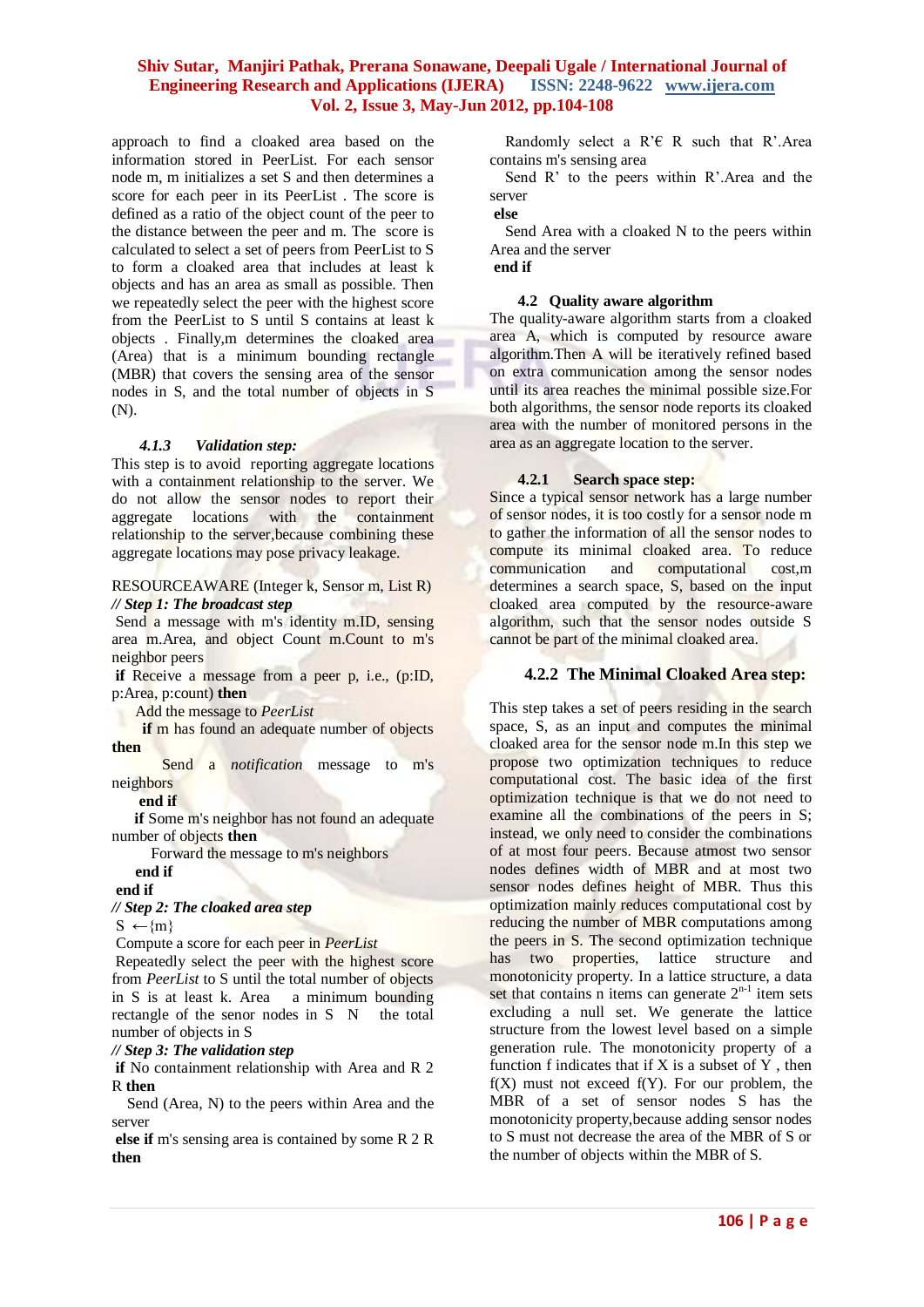# **4.2.3 The validation step :**

This step is to avoid reporting aggregate locations with a containment relationship to the server. We do not allow the sensor nodes to report their aggregate locations with the containment relationship to the server,because combining these aggregate locations may pose privacy leakage.

#### . **function** QUALITYAWARE (Integer k, Sensor m, Set *init solution*, List R) *current min cloaked area init solution // Step 1: The search space step* Determine a search space S based on *init solution* Collect the information of the peers located in S *// Step 2: The minimal cloaked area step* Add each peer located in S to C[1] as an item Add m to each itemset in C[1] as the first item **for**  $i = 1$ ;  $i \le 4$ ;  $i + 1$ **do for** each itemset  $X = \{a_1, \ldots, a_{i+1}\} C[i]$  **do if** Area(MBR(X)) < Area(*current min cloaked area*) **then if**  $N(MBR(X)) > k$  **then** *current min cloaked area*  $\leftarrow \{X\}$  Remove X from C[i] **end if else** Remove X from C[i] **end if end for**  $\mathbf{if}$   $i < 4$  **then for each itemset pair**  $X = \{x_1, \ldots, x_{i+1}\}\$  $Y = \{y_i, \ldots, y_{i+1}\}\$ **do if**  $x1 = y_1, \ldots, x_i = y_i$  and  $x_{i+1} \neq y_{i+1}$  then Add an itemset  $\{x_1, \ldots, x_{i+1}, y_{i+1}\}$  to  $C[i + 1]$ **end if**

 **end for end if**

**end for**

Area  $\leftarrow$  a minimum bounding rectangle of *current min cloaked area*  $N \leftarrow$  the total number of objects in *current min cloaked area*

#### *// Step 3: The validation step*

**if** No containment relationship with Area and R 2 R **then**

 Send (Area, N) to the peers within Area and the server

**else if** m's sensing area is contained by some R 2 R **then**

Randomly select a  $R \in R$  such that R'.Area contains m's sensing area

 Send R' to the peers within R'.Area and the server

**else**

 Send Area with a cloaked N to the peers within Area and the server **end if**

#### **5. EXPERIMENTAL SETUP**

Above mathematical model can be implemented by using jdk 1.5/1.6 and above and users location is monitored by using j2me which supports wireless toolkit which is Sun Java Wireless Toolkit 2.5.2 .Aggregate location of nodes can be shown with the help of maps.

# **6. FEATURES OF SYSTEM**

#### **6.1 WSN Location Monitoring :**

The location monitoring system using identity sensors, the sensor nodes report the exact location information of the monitored persons to the server; thus using identity sensors immediately poses a major privacy breach.

#### 6.2 Aggregate location :

The concept of aggregate location information, that is, a collection of location data relating to a group or category of persons from which individual identities have been removed.

6.3 Minimum Bounding Rectangle :

We find the minimum bounding rectangle (MBR) of the sensing area of sensor node. It is important to note that the sensing area can be in any polygon or irregular shape.

# **7 CONCLUSION**

In our paper we proposed a model for privacy preservation of mobile users with the help of anonymization and aggregate location monitoring concept in a wireless sensor network.Two location anonymization algoritms namely resource-aware and quality-aware algoritms are designed to preserve personal location and provide location monitoring services.Sensor nodes execute location anonymization algorithms to provide k-anonymous aggregate locations.

# **ACKNOWLEDGMENT**

We would like to take this opportunity to express our gratitude to all those without whose help this project would not have been possible.With all respect and gratitude, firstly, We would like to thank my project guide Prof. Shiv Sutar who was the driving force behind this project. He guided us at each phase of us right through our project giving us priceless advice to improve our modules and websites related to our project.This report is the result of hard work put by our project guide. Finally We are utmost thankful to HOD Prof. Rajneeshkaur Bedi for keeping faith in us.Thanks to Principal, Head, Guide, Co-guide and who so ever helped the student.